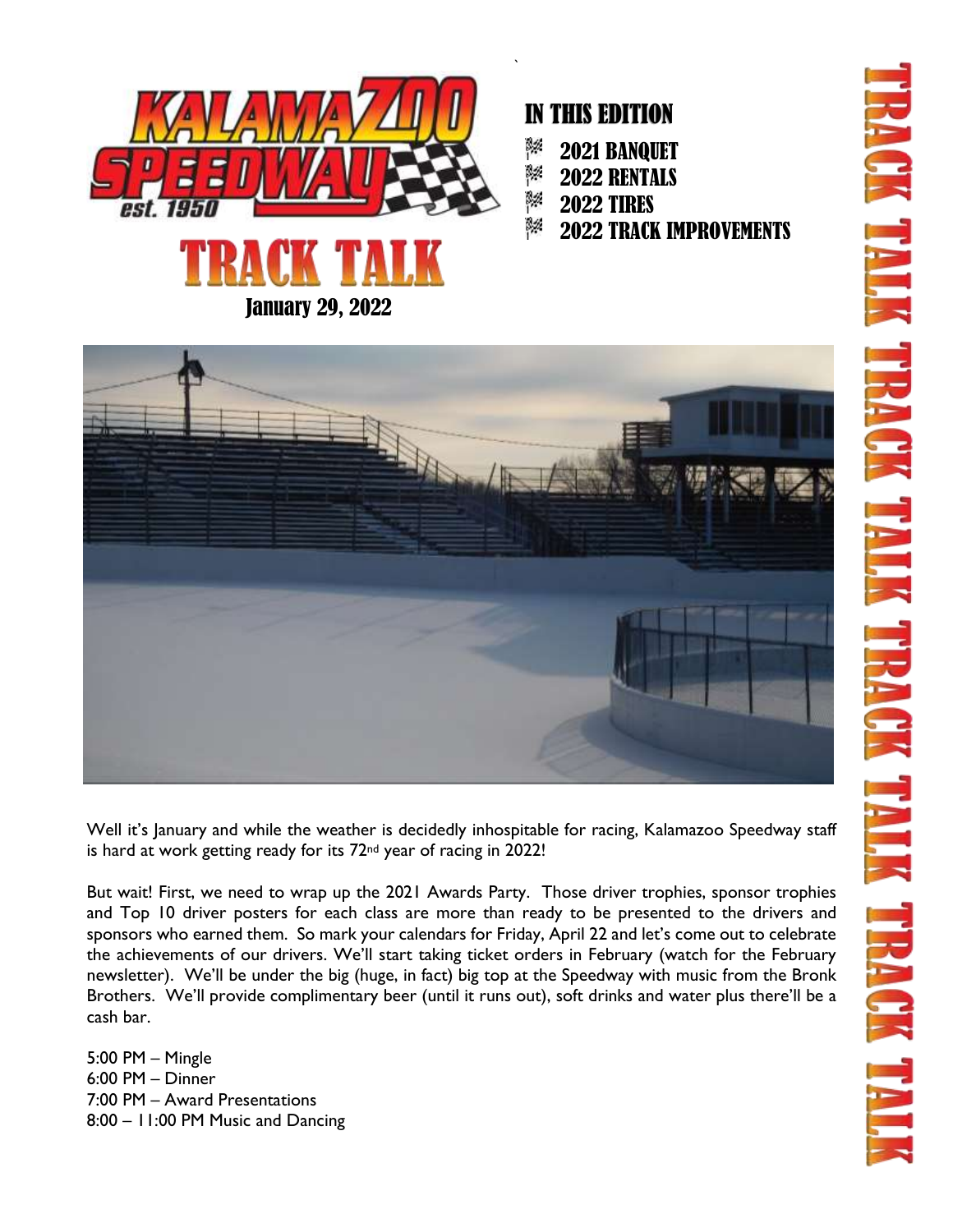And now it's on to the 2022 season. Here's what you need to know! Where it was possible to keep pricing the same, we've left prices at the 2021 levels. We weren't able to hold the price line on all concession items or tires, but we're trying to take as much sting out of the increases as possible.

**Season Pit Stall Rentals.** If you rented a seasonal pit stall in 2022 and want to rent the same space this year, you must let us know no later than February 14. After February 14, the pit stall will be considered "open" and it may be rented by another driver. There will be plenty of free paved spots (all with electric) for part-time drivers and for those who don't mind having a different pit location and different neighbors every week. Infield pit stalls are \$100 for the season and upper pit stalls are \$50. The rules governing seasonal pit rentals are located under the Driver Tab on the navigational bar of the Speedway website [\(www.kalamazoospeedway.com\)](http://www.kalamazoospeedway.com/) in the document titled Season Passes, Pit Stalls & Skyboxes. Please call 269.492.4275 if you rented a pit stall last year and wish to rent it again in 2022. Payment is due at the time the reservation is made.

**Seasonal Skyboxes.** If you rented a seasonal skybox last year and wish to rent again in 2022, you must let us know no later than February 14. After February 14 the box will be considered "open" and may be rented by another guest. An 8-person skybox runs \$3,200, while the 16-person boxes run \$6,500 or \$7,200 depending on the floorspace. All 16-person skyboxes are equipped with a restroom. The rental fee includes all races (no practice sessions) on the schedule except the November 26 leased event (when skyboxes will have already been winterized). Seasonal rental fees are due no later than March 31; weekly skybox sales will begin on April 1. While contact has been made with all seasonal boxholders, we haven't heard back from everyone yet so skybox inventory for 2022 is unclear. Please call or text 269.355.4628 with your skybox reservations and questions.

**Grandstand Punch Passes.** A 10-punch Grandstand Pass (\$125) is good for 10 events with a ticket price of \$15. No problem purchasing more than one pass. Use any number of punches per visit (e.g., if you bring 4 people, you can use 4 of the punches for that visit). If you attend a \$20 event, simply pay an additional \$5 plus one punch. Leased events are typically excluded. Whether passes are valid for a particular event may be located by clicking on the actual event listed on the Schedule page of the website or by reviewing the newsletter. Please call or text 269.355.4628 with questions or to order a pass; passes will also be available at the ticket windows once the season has begun.



**TRACK TALK** 

**Pit Pass Punch Cards.** Pit passes may be purchased as a 10-punch (\$275) or 15-punch (\$400) pass. These passes are good for any event on the 2022 Kalamazoo Speedway schedule. One punch is good for one day (e.g., three punches would be needed for the 3-day Super Shoe Nationals). Leased events are typically excluded. Whether passes are valid for a particular event may be located by clicking on the actual event listed on the Schedule page of the website or by reviewing the newsletter. Please call or text 269.355.4628 with questions or to order a pass; passes will also be available at the ticket windows once the season has begun.

**Sponsorships and Company Outings.** Kalamazoo Speedway is still one of the hottest weekly short tracks in the Midwest. Contact **barbara@kalamazoospeedway.com** or call 269.355.4628 to discuss any track sponsorship opportunities, track signage or company outings on one of the two party decks. Decks may be rented with or without food and on race nights or during the week.

TRACK TALK TRACK TALK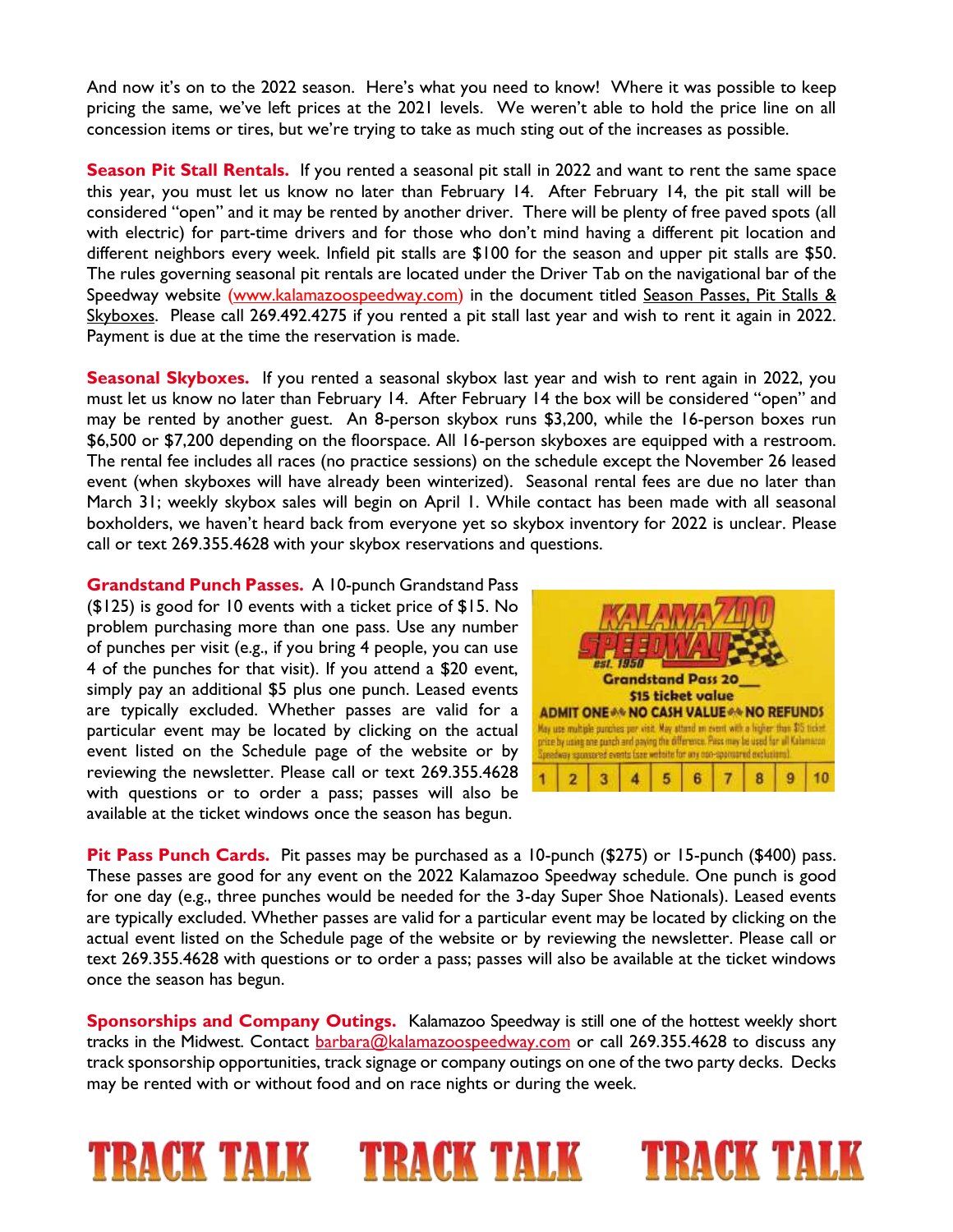**2022 Schedule.** We posted the tentative schedule about two months ago and have been busy making enhancements to make the 2022 season even better. Many of the changes have added payout cash. We've included a few highlights. The full schedule is posted on [www.kalamazoospeedway.com](http://www.kalamazoospeedway.com/) (click on Schedule on the navigation bar at the top of the website).

- Kalamazoo Klash XXX for the Outlaw Super Late Models is Saturday, July 16 (note the new month and day of the week!) and will pay \$12,000 to win and \$1200 to start. The Outlaw Super Late Models are also the headliner for the Season Opener when the Intimidator 100 will pay a cool \$5000 to win.
- $\frac{46}{3}$  The Hutcherson Construction Grand Slam for the Template Late Models is coming to Kalamazoo Speedway in 2022. Hot off the presses, the Templates will run three \$1000 weekly 35-lap point races (May 6, June 3 and July 22). The top three drivers from each race will be locked into the Grand Slam Finale (along with the top Template drivers in Speedway competition points as August 5 to bring the field to 12.) The August 12 Grand Slam Finale, also 35 laps but not a point race, will be limited to the 12 drivers who have advanced (or received a provisional) in the preceding weeks. The August 12 date is a BYE for drivers not in the group of 12. The Finale payout is  $$2500 - 1000 - 600 - 400 - 250 230 - 225 - 220 - 215 - 210 - 205 - 200$ .
- $\frac{46}{3}$  The Street Stock will have a minimum of four races that pay \$750 \$1000 to win, including the Zeigler Auto Group \$1000 to win race on Saturday, April 23. July 15 marks the 3rd Annual Raber's Rumble which will be the warm-up event for the next day's running of Kalamazoo Klash XXX. The Rumble has a \$2000 to win purse.
- The Outlaw FWDs will start their season with the Autism Awareness Race paying  $$1000$ to win. They, too, will be racing several high paying special events.
- The mighty Zoo Stocks have it going strong in 2022 when right out of the gate they race for \$500 to win on April 23 plus have three other events paying \$350 – \$1000 to win.

**Tires.** Who could have ever thought that the four round black donuts from Hoosier would have such an impact on the sport. Between material and labor shortages and raw material pricing going through the roof, both the availability and the tire pricing is sure to impact weekly short track racing across the country. Unfortunately, Kalamazoo Speedway doesn't get a free pass in all this mess. Speedway tire models and 2022 pricing follows.

- Outlaw Super Late Models will race on the premium 3035/3045 tires at \$150 per tire.
- $\frac{46}{7}$  Template Late Models will race on the F-70 at \$140 per tire.
- Street Stocks will race on the same ribbed 800 tire at \$130 per tire.
- $\stackrel{\text{def}}{=}$  Outlaw FWD will stick with the 790 tire. The cost for a 14" 790 will be \$120 per tire.
- $\frac{360}{7}$  Zoo Stocks will remain on the same 2021 DOT tire program.

All tire prices include mounting and sales tax.

Outlaw Super Late Models will be allowed 4 tires per night. No soaking tires of any kind.

Template Late Models, Street Stock and the Outlaw FWD will be allowed four new tires only on the first week that their classes race. After that, each car will be allotted two new tires that may be purchased each week. On a few special races drivers may be allowed to buy a 3<sup>rd</sup> new tire. Each car in these classes will be racing on two used tires on most nights. No soaking of any kind will be permitted on the new or used tires. The exact procedure to ensure a level playing field each week will be announced shortly.